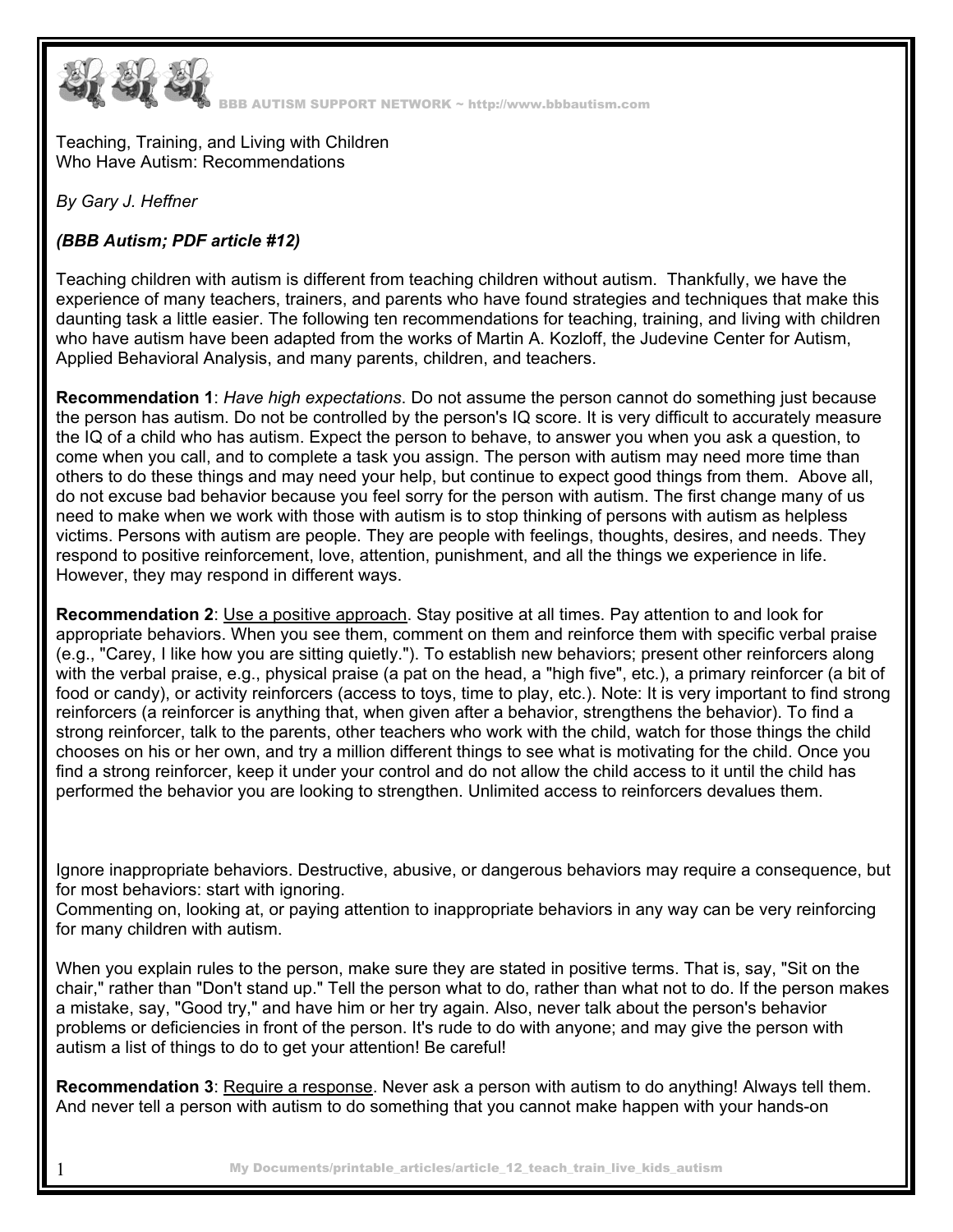

assistance. When you tell a person with autism to do something, give them a little more time to respond (about ten seconds). Many persons with autism have difficulty processing auditory information and/or visual cues and may need more time to decode what you have said and to decide upon a response. If after ten seconds, the person does not respond, prompt the answer. For example, if you have asked, "Kayla, are you happy today?" And got no response, prompt Kayla by saying, "I am \_\_\_\_\_\_\_." She may fill in the blank. If still no response, prompt again with "I am h\_\_\_\_\_." (assuming she looks happy). If still no response, prompt a "Yes" or "No" verbal or gestural response. Whatever response comes (even if you have to shake her head up and down for her) make sure you praise her for "Good answering" or "Good talking." Never allow a question to remain unanswered or an instruction to remain uncompleted. Do not drop it and move on to the next child. If you do this, the child with autism will learn that no response is ever required of them and that what they may have to say is unimportant. Make sure you get a response. Say what you mean, and mean what you say.

**Recommendation 4**: Ignore irrelevant speech, vocalizations, giggling, laughing, and actions. Check this scene out: All of a sudden, Andrew, a child with autism, breaks out in loud and animated giggling. The teacher spends the next 15 minutes asking Andrew what is so funny, she laughs with him, and goes around the room pointing out several objects and asking, "Is this what you are laughing at?" The giggling stops as abruptly as it started. The teacher is puzzled and has no idea what triggered the giggling. She was hoping for a breakthrough moment of connection with Andrew.

Rather than achieve a "breakthrough," the teacher has just reinforced an inappropriate behavior for 15 minutes! Remember, pay attention to behaviors you want to see repeated and ignore behaviors you want to stop. What's so inappropriate about giggling, you may ask? Nothing, if it is related to what is

going on at the time. However, if you see no clear connection with what has just happened or is happening, then ignore it. You need to teach the child with autism what is relevant speech and actions and what is irrelevant. This goes for self-stimulating behaviors, echolalia, out-of-context words and phrases, screaming, odd actions, and any other behavior that is not related to what is going on. One of the traps teachers and parents get into with children with autism is that we want to encourage all communication, because we so rarely get it from the child. However, make sure you differentially reinforce and respond to relevant and irrelevant communication. Otherwise, you will get more and more irrelevant speech and actions because the child sees that it gets your attention. When the child's response or actions are relevant, give lavish praise and point out the connection between what the child said (or did) and the relevant event (for example: "Yes, Andrew, it is funny when Barney giggles!").

**Recommendation 5**: Speak slowly, clearly, and specifically. Remember, persons with autism may have difficulty processing what you say. At first, speak slowly and clearly so the child receives all to most of your verbal cues. (Later you will want to make your speech as normal as possible so the child will understand anyone, not just you.). Make sure the child is looking at your face (more on this later) to assure he or she also picks up on your nonverbal cues. Be specific in your language. Until you know the child understands colloquialisms or abstractions, do not use them. For example, rather than say, "Take a seat," say, "Sit on the chair." Many children with autism are very literal and may misunderstand your nonliteral phrases – no matter how common they seem to be. For example, a parent once told me that she was puzzled when her child kept holding his worksheets up to his face, until she realized that she had told him, "Keep your eyes on the paper." Watch your nonliteral speech - it can have unforeseen consequences! Use nouns as nouns, verbs as verbs, and adjectives as adjectives. For example, if you are teaching colors by showing different color blocks, do not say, "This is blue," rather say, "This is a blue block." Do not say, "This is a cow," if showing a picture of a cow. Instead, say," This is a picture of a cow." Also avoid inadvertently asking questions when you intend to give a command. We all do this when we tell a child to do something but add the polite phrase, "Okay?" This changes the command to a request and the child can say, "No." And, since we want to always reinforce appropriate communication, we would have to honor their "no" and stop the activity. Also avoid outright questions, like: "Will you do this?" or "Are you ready to work?" Other statements to avoid: "Do this for me."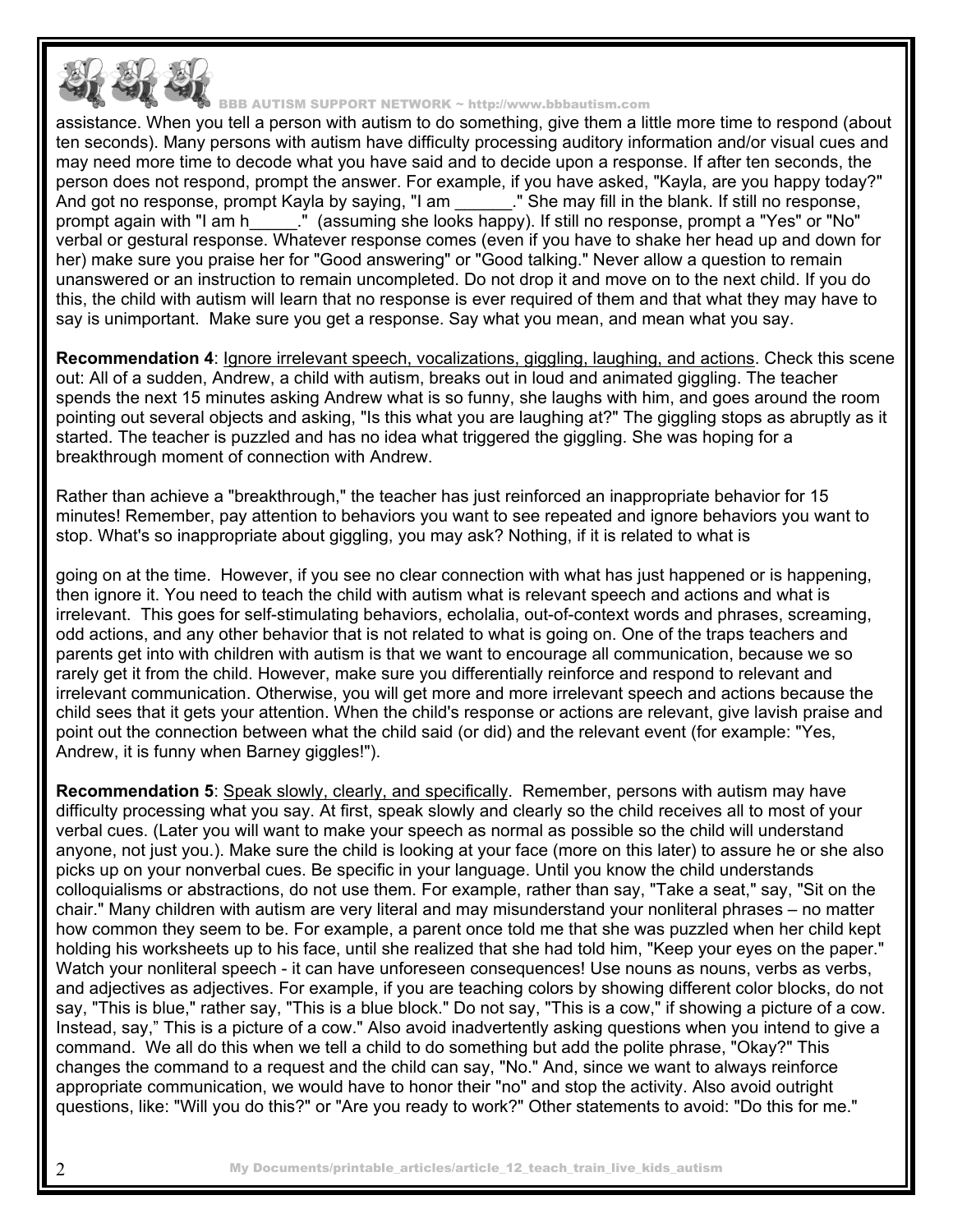

(Schoolwork is not done for someone else; it is the child's duty). "Let's put on our coat." (Unless that is a very big coat, avoid this "we" talk). Also avoid "Please" and "Thank you" in teaching, these are commands, not requests.

**Recommendation 6:** Use a schedule and other methods to predict upcoming events and changes for the child with autism. Most children with autism resist

change and prefer sameness. Rather than just a stubborn habit, this is probably due to the child's inability to fully comprehend and pay attention to all the cues from their environment that announce a change is upcoming. Many children with autism focus on only a small part of the situation rather than the whole. For example, most us can look around the room and see people getting ready to go home, we hear the rustling papers, see the clock moving, hear the teacher say the "end of the day phrases," etc. Children with autism may miss all of this and only be focused on the puzzle he or she is completing. Children with autism need to know what activity is first, next, and last. Children with autism should be warned when an activity is about to change (e.g., "In five minutes it will be time to put the puzzle away.") and another is about to start (e.g., "When you are finished with the puzzle, it will be time for math worksheets."). Children with autism should be warned about visitors coming into the classroom and home. They need to be warned about odd or scary things that are about to happen (e.g., "Kayla, in five minutes the school bell/fire alarm will ring. It will be loud!"). "Social stories" are stories that explain the reason for things to children with autism, explain the perspective of others, and talk about expected behaviors from others and the child with autism. Social stories can be a great way to prepare children for changes and new situations.

**Recommendation 7**: Do not raise your voice, grab, or threaten the child with consequences. Raising your voice seems like the natural thing to do to get compliance. (It works at home, right?). However, many children with autism may be sound sensitive. They may just avoid you. Also, when we raise our voice to a child, we have probably already given the command four or five times. What we have taught the child is that the only time we really mean business is when we raise our voice. The child with autism knows we don't really expect them to obey us until we are shouting. To get around this, tell the child to do something once or twice, if the child does not comply, assist them in the least intrusive method needed to get the child to comply. For example, if you have calmly told the child to sit down twice and the child is still standing, place your hand on the child's shoulder and guide the child into the seat. Once the child is seated, say, "Good sitting. I like how you follow directions." The child learns from this encounter that you mean business.

Rather than chase after or grab a child who is running away from you (unless the child is facing obvious danger), tell the child what he or she should be doing ("You need to come back here.") and offer the child a contingency for returning on their own. For example, "As soon as you come back and finish the activity, it will be time for snack (etc.)." Do not threaten negative consequences (e.g., "If you don't get back here you can't go outside all day!"). This will lead to a power struggle and/or more avoidance. Stay calm and keep it positive. Teach the child to ask or tell where he or she is going by anticipating their escape behavior and saying, "It looks like you want to go outside. Use your words." And then reward

this appropriate behavior with a trip outside (if possible - if not, tell the child when going outside is an option.).

**Recommendation 8**: Do not allow behavior problems to succeed in escaping demands. If you give the child an instruction and the child has a tantrum, ignores you, engages in self-stimulatory behavior, walks away, or refuses to comply with your instruction, you must continue to insist that the instruction is completed. Wait the child out, when he or she is calm; make sure the task is completed. Use a contingency statement to improve the child's motivation. For example, "I know you do not like making the bed, but when you are finished, it will be time to ride your bike (or something else pleasant to the child)." This results in a win-win situation, which is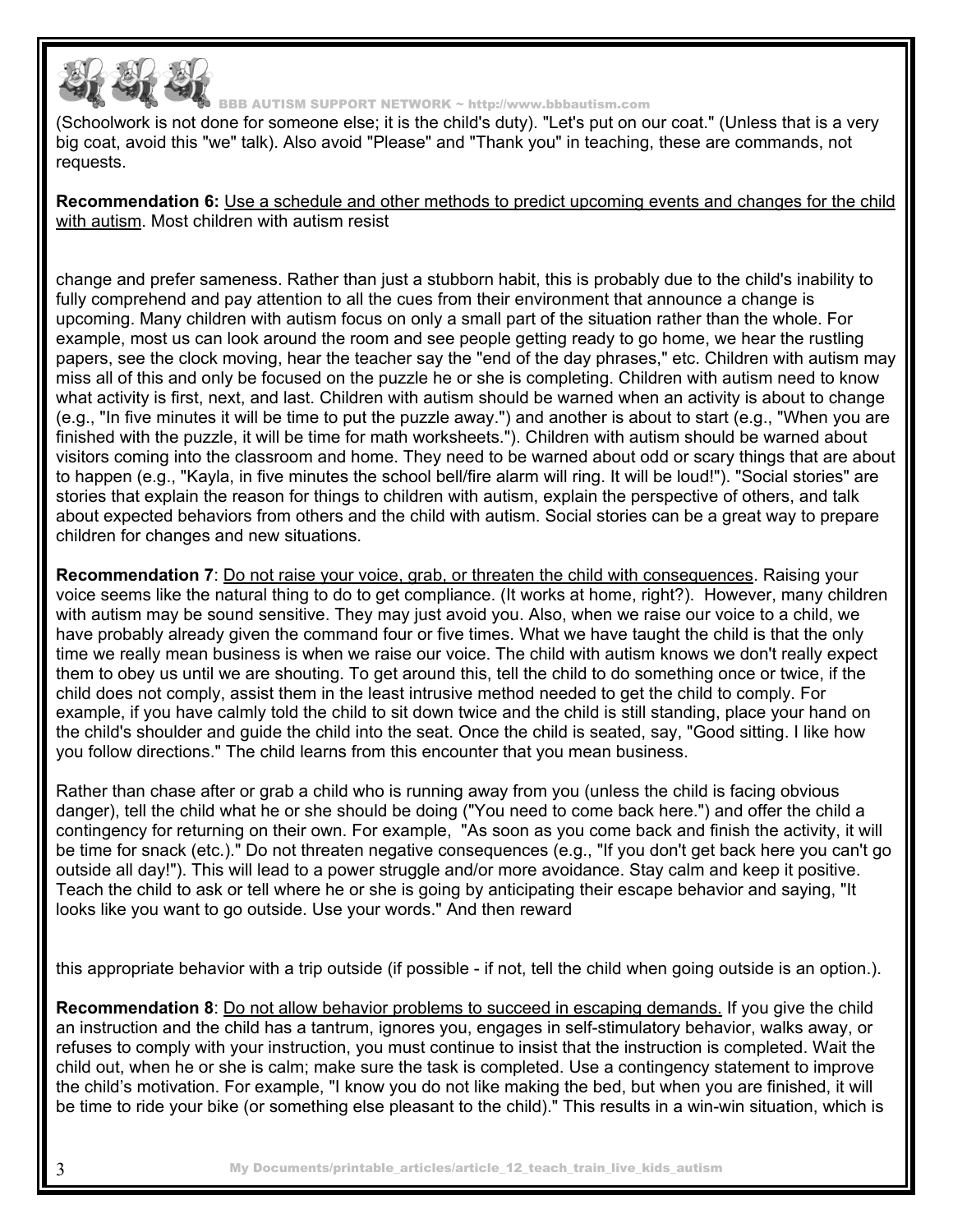

what we are always seeking with our children. Allowing a child to escape demands is a very powerful reinforcer for their escape behavior (tantrum, etc.) and this will be a very difficult habit to break once it is established.

**Recommendation 9:** Do not give in to rigid routines or fixations. Children with autism often have rituals or routines that they feel compelled to perform. Often, the child will demand that others comply with his or her routines as well. For example, I know a young child who must count ten steps as he walks up the steps. If he miscounts or the steps do not add up, the child insists that Mom and he start all over again at the bottom. This is probably similar to obsessive-compulsive disorder behavior. It's as if the child believes something bad will happen if the correct number of steps is not counted or some other routine or ritual is not followed. This actually becomes a self-fulfilling prophecy. Once the routine is completed, there is a sense of relief and the "bad thing" doesn't happen. Stopping the child from performing the routine (or ritual) may result in a severe tantrum. Giving in to the routine (or ritual) after this, reinforces the routine (or ritual) and the tantrum - not a good thing! Don't go out of your way to stop all routines and rituals. The ones that are harmless and do not infringe on other's rights (e.g., lining up cars in the toy room), you can simply ignore and not play along. But do not allow the child to demand that others comply with their routine or ritual and do not allow it to take over the entire house or school. Tantrums are sure to come, but tantrums are always ignored (unless the child is in physical danger). When ignoring a behavior that previously received a lot of attention, the behavior will probably get worse before it gets better. Be patient and ignore

consistently for at least three weeks (the time it takes to develop a new habit). If the behavior has not decreased, another strategy may be required (perhaps attention is not the motivation for this behavior).

**Recommendation 10**: Establish, reinforce, and expect the basic "learning/ attending protocol." Persons with autism have difficulty attending to what is important. Frequently they are paying attention to irrelevant aspects of what we are saying or doing or distracted by their own interests, actions, or sensory needs. In order to effectively teach the person with autism, we must first gain their attention. My first few exposures to autism came when I was assigned to

assess children for eligibility for an early intervention program. My attempts to assess the children with autism would be comical if it weren't for the serious nature of their condition. I would pull out my blocks and puzzles and the chase was on! My report went something like this: "The child stacked two blocks on the couch, three blocks on the table, and stacked four blocks inside the refrigerator."

This may be okay for testing purposes, but teaching is something different. In order to teach a child, you must have their attention. That means they are in one spot in the room, preferably sitting down, and looking at you. The child's hands are not waving in the air, playing with something, or rubbing their body. Their hands are ready to work. That is exactly what the "learning/attending protocol" is.

## **The Learning/ Attending Protocol**

a. **Give the command: "Sit on the chair."** If the child does not sit, make it happen and praise the child for "Good sitting."

b. **Give the command: "Hands on the table."** or **"Hands ready."** If the child does not place hands on the table, make it happen and praise the child for "Good hands ready." or "Good following directions."

c. **Give the command: "Look at me."** If the child does not look at you, wait him or her out, and when you get even a brief eye contact, praise the child for "Good looking" and present a pleasant activity or food reward. Occasionally it is necessary to hold a bit of food or a desired toy up near your eyes to get eye contact. Once eye contact is more regular, fade from holding the desired item near your eye.